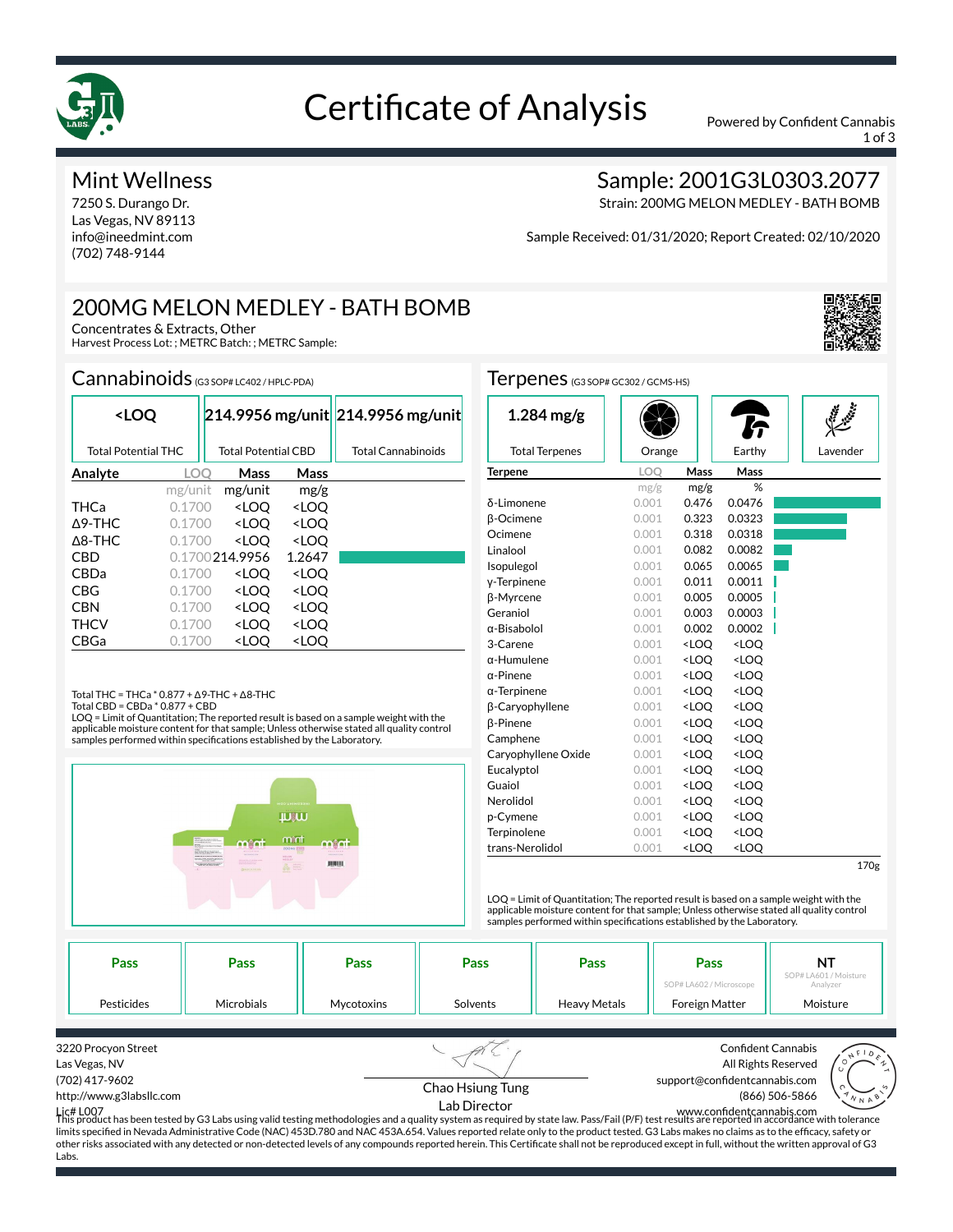

# Certificate of Analysis Powered by Confident Cannabis

2 of 3

#### Mint Wellness

7250 S. Durango Dr. Las Vegas, NV 89113 info@ineedmint.com (702) 748-9144

### Sample: 2001G3L0303.2077

Strain: 200MG MELON MEDLEY - BATH BOMB

Sample Received: 01/31/2020; Report Created: 02/10/2020

# 200MG MELON MEDLEY - BATH BOMB

Concentrates & Extracts, Other

Harvest Process Lot: ; METRC Batch: ; METRC Sample:

#### Pesticides(G3 SOP# GC304 & LC404 / GCMS-MS & LCMS-MS) Pass

| Analyte            | LOO        | Limit      | Mass                             | <b>Status</b> |
|--------------------|------------|------------|----------------------------------|---------------|
|                    | <b>PPM</b> | <b>PPM</b> | <b>PPM</b>                       |               |
| Abamectin          | 0.005      | 0.200      | <loq< th=""><th>Pass</th></loq<> | Pass          |
| Acequinocyl        | 0.002      | 4.000      | <loq< th=""><th>Pass</th></loq<> | Pass          |
| <b>Bifenazate</b>  | 0.002      | 0.400      | <loo< th=""><th>Pass</th></loo<> | Pass          |
| <b>Bifenthrin</b>  | 0.005      | 0.100      | <loq< th=""><th>Pass</th></loq<> | Pass          |
| Cyfluthrins        | 0.005      | 2.000      | <loq< th=""><th>Pass</th></loq<> | Pass          |
| Cypermethrin       | 0.005      | 1.000      | <loq< th=""><th>Pass</th></loq<> | Pass          |
| Daminozide         | 0.005      | 0.800      | <loq< th=""><th>Pass</th></loq<> | Pass          |
| Dimethomorph       | 0.002      | 2.000      | <loq< th=""><th>Pass</th></loq<> | Pass          |
| Etoxazole          | 0.002      | 0.400      | <loq< th=""><th>Pass</th></loq<> | Pass          |
| Fenhexamid         | 0.005      | 1.000      | <loo< th=""><th>Pass</th></loo<> | Pass          |
| Flonicamid         | 0.005      | 1.000      | <loq< th=""><th>Pass</th></loq<> | Pass          |
| Fludioxonil        | 0.002      | 0.500      | <loq< th=""><th>Pass</th></loq<> | Pass          |
| Imidacloprid       | 0.002      | 0.500      | <loq< th=""><th>Pass</th></loq<> | Pass          |
| Myclobutanil       | 0.002      | 0.400      | <loq< th=""><th>Pass</th></loq<> | Pass          |
| Paclobutrazol      | 0.005      | 0.400      | <loq< th=""><th>Pass</th></loq<> | Pass          |
| Piperonyl Butoxide | 0.002      | 3.000      | <loq< th=""><th>Pass</th></loq<> | Pass          |
| Pyrethrins         | 0.010      | 2.000      | <loq< th=""><th>Pass</th></loq<> | Pass          |
| Quintozene         | 0.005      | 0.800      | <loq< th=""><th>Pass</th></loq<> | Pass          |
| Spinetoram         | 0.002      | 1.000      | <loq< th=""><th>Pass</th></loq<> | Pass          |
| Spinosad           | 0.002      | 1.000      | <loq< th=""><th>Pass</th></loq<> | Pass          |
| Spirotetramat      | 0.002      | 1.000      | <loq< th=""><th>Pass</th></loq<> | Pass          |
| Thiamethoxam       | 0.002      | 0.400      | <loq< th=""><th>Pass</th></loq<> | Pass          |
| Trifloxystrobin    | 0.002      | 1.000      | <loq< th=""><th>Pass</th></loq<> | Pass          |

| Analyte                    | Units                                                    | LOC   | l imit | <b>Status</b> |
|----------------------------|----------------------------------------------------------|-------|--------|---------------|
|                            | CFU/g                                                    | CFU/g | CFU/g  |               |
| Aspergillus flavus         | ND                                                       |       | 1      | Pass          |
| Aspergillus fumigatus      | ND                                                       |       | 1      | Pass          |
| Aspergillus niger          | ND                                                       |       | 1      | Pass          |
| Aspergillus terreus        | ND.                                                      |       | 1      | Pass          |
| <b>Bile-Tolerant Gram-</b> | <loo< td=""><td>100</td><td>100</td><td>Pass</td></loo<> | 100   | 100    | Pass          |
| Negative Bacteria          |                                                          |       |        |               |
| E. Coli                    | ND.                                                      |       | 1      | Pass          |
| Salmonella                 | ND.                                                      |       | 1      | Pass          |
| Yeast & Mold               |                                                          |       |        | Pass          |

Microbials Pass

#### Heavy Metals (G3 SOP# IC501/ICPMS) Pass

| Analyte | LOC | .imit  | Mass                             | <b>Status</b> |
|---------|-----|--------|----------------------------------|---------------|
|         | PPB | PPR    | <b>PPR</b>                       |               |
| Arsenic | 5.0 | 2000.0 | <loo< th=""><th>Pass</th></loo<> | Pass          |
| Cadmium | 5.0 | 820.0  | <loo< th=""><th>Pass</th></loo<> | Pass          |
| Lead    | 5.0 | 1200.0 | 239.6                            | Pass          |
| Mercury | 5.0 |        | <loo< th=""><th>Pass</th></loo<> | Pass          |
|         |     |        |                                  |               |

#### Mycotoxins (G3 SOP# LA603/ELISA) Pass

| Analyte           | LOC        | Limit      | Mass                             | <b>Status</b> |
|-------------------|------------|------------|----------------------------------|---------------|
|                   | <b>PPR</b> | <b>PPR</b> | <b>PPR</b>                       |               |
| <b>Aflatoxins</b> | 2.00       | 20.00      | <loo< th=""><th>Pass</th></loo<> | Pass          |
| Ochratoxin A      | 200        | 20.00      | <loo< th=""><th>Pass</th></loo<> | Pass          |

#### 3220 Procyon Street Las Vegas, NV (702) 417-9602 http://www.g3labsllc.com Confident Cannabis All Rights Reserved support@confidentcannabis.com (866) 506-5866 Chao Hsiung Tung

Lab Director

Lic# LOO7<br>This product has been tested by G3 Labs using valid testing methodologies and a quality system as required by state law. Pass/Fail (P/F) test results are reported in accordance with tolerance limits specified in Nevada Administrative Code (NAC) 453D.780 and NAC 453A.654. Values reported relate only to the product tested. G3 Labs makes no claims as to the efficacy, safety or other risks associated with any detected or non-detected levels of any compounds reported herein. This Certificate shall not be reproduced except in full, without the written approval of G3 Labs.